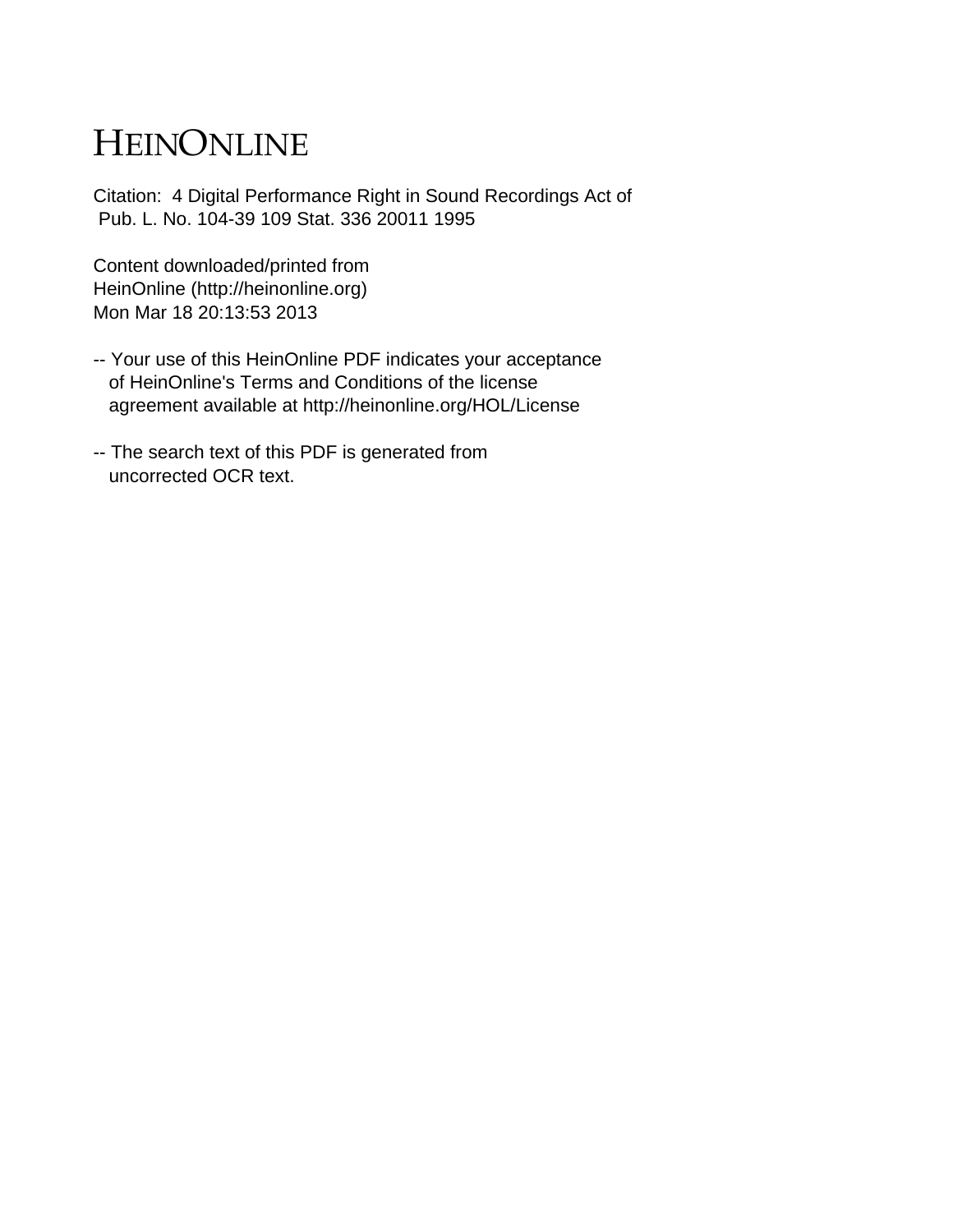For further information about the Com-<br>mission and its work, please call Mary Car-<br>penter at 205–8364. **Thank** you in advance for your support. Sincerely.

## LAWTON CHILES, *Chairman, National Coninission to Prevent Infant Mortality.*

By Mr. HATCH (for himself and Mrs. FEINSTEIN):

S. 1421. A bill to amend title 17, United States Code, to provide an exclusive right to perform sound recordings publicly by means of digital transmissions: to the Committee on the Judiciary.

PERFORMANCE RIGHTS **IN** SOUND **RECORDINGS** ACT OF 1993

Mr. HATCH. Mr. President. I rise today, together with my distinguished colleague from California. Senator FEINSTEIN, to introduce the Performance Rights in Sound Recordings Act of 1993.

Despite that complicated title it is really a simple bill amending the Copyright Act to give those who create sound recordings the full copyright protections that current law gives to all other creators. Specifically. the bill provides that the copyright owners of sound recordings have the exclusive right to control all digital transmissions that may be made of their music.

Thus, like other copyright owners. such as film and video producers, those who create sound recordings will. on passage of this bill. be able to license the digital transmissions of their works or, should no acceptable license scheme be achievable, to prohibit such digital transmissions.

One common illustration of how this disparity in treatment operates in practice will demonstrate the irrationality of our current law: Many new recordings are released in video formats as well as in traditional audio only form. When the video is broadcast on television or cable, the composer of the music, the publisher of the music, the producer of the video. and the performer of the work are all entitled to a performance right royalty. However. when only the audio format is played on the radio-even though it may be identical to the video soundtrack-only the composer and publisher have performance rights that must be respected. The producer's and performer's interests are ignored.

It should be initially noted. Mr. President, that this bill does not impose new financial burdens on broadcasters or on any other broad class of users who traditionally perform sound recordings. Those users will instead continue to be subject only to those financial burdens that they voluntarily undertake. That is how the free market system works. This bill only levels the playing field by according to sound recording the same performance rights that all other works capable of performance have long enjoyed.

It should be remembered that sound recordings are not the only source of music available to broadcasters. nor is music programming the only format. Should those who are granted these new performance rights in the digital transmission of sound recordings be so unwise as to unfairly and unrealistically charge for licensing their works or to actually withhold their works from the public, then the detriment will fall principally on the very copyright owners that the law is designed to protect. All that this law does is to allow all parties to exercise their essential economic rights in a nondiscriminatory manner, a manner more closely resembling the free market system than current copyright law permits.

The basic issue raised by our bill is not new. Mr. President. The adoption of the Copyright Act of 1976 was the key event in the development of our current system of copyright. The importance of the performance right issue was recognized at that time though not ultimately addressed by the legislation. Congress did. however. request a study of the issue to be made by the Copyright Office. and that study, released in 1978. did conclude that a performance right in sound recordings was warranted. This was at a time. it should be noted, when few could have anticipated the widespread availability of digital technology and the possibility for flawless copying that is now plainly seen on the horizon.

A subsequent study of this issue was provided to the Subcommittee on Patents. Copyrights and Trademarks in October. 1991. in response to a joint request by Chairman DECONCINI and Representative HUGHES. chairman of the House Subcommittee on Intellectual Property. Their request was for an assessment of the effect of digital audio technology on copyright holders and their works. Again. the Copyright Office concluded that sound recordings should. for copyright purposes. be equated with other works protected by copyright. From this premise flows the inevitable conclusion that the producers and performers of sound recordings are entitled to a public performance right. just as are all other authors of works capable of performance. Thus, it should not be surprising that the Copyright Office recommended in 1991 that Congress enact legislation recognizing the performance right. Today's bill responds. at least in part. to that recommendation.

Currently. sales of recordings in record stores and other retail outlets represent virtually the only avenue for the recovery of the very substantial investment required to bring to life a sound recording. There are no royalties payable to the creators of the sound recording for the broadcast or other public performance of the work.

If the technological status quo could be maintained, it might well be that the current laws could be tolerated. But, we know that technological developments such as satellite and digital transmission of recordings make sound recordings vulnerable to exposure to a vast audience through the initial sale of only a potential handful of records. Since digital technology permits the making of virtually flawless copies of the original work transmitted, a potential depression of sales is clearly threatened, particularly when the copyright owner cannot control public performance of the work. And new technologies such as audio on demand and pay-per-listen will permit instant access to music, thus negating even the need to make a copy.

But. Mr. President. even if this economic argument were not persuasive. fairness and responsible copyright policy nonetheless dictate the recognition of the rights embodied in today's bill. As the Copyright Office has noted. "Even if the widespread dissemination by satellite and digital means does not depress sales of records, the authors and copyright owners of sound recordings are unfairly deprived by existing law of their fair share of the market<br>for performance of their works." (Refor performance of their works.<sup>1</sup> port on Copyright Implications of Digital Audio Transmission Services. Oct. 1991, pp. 156-157).

Mr. President, the bill that Senator FEINSTEIN and I are introducing today is about fairness, plain and simple. Unless Congress is prepared to create a hierarchy of artists based on a theory of rewarding some forms of creativity but not others, it must maintain a strict policy of nondiscrimination among artists. This should be true whether we are tempted to discriminate among artists based on the content of their creations, based on the nature of the works created, or based on the medium in which the works are made available to the public. As an eminent German authority on authors' rights has noted. governments that discriminate among artists place at liberty the rights of all artists everywhere.

For too long, American law has tolerated an irrational discrimination against the creators of sound recordings. Every other copyrighted work that is capable of performance-including plays, operas. ballets, films. and pantomimes-is entitled to the performance right. It is denied only for sound recordings.

It is frankly difficult. Mr. President. to understand the historical failure to accord to the creators of sound recordings the rights seen as fundamental to other creators. I acknowledge that in other nations some have advanced the theory that copyright protection should not extend to sound recordings. This theory is based on the view that the act of embodying a musical work on a disc or tape is more an act of technical recordation than a creative enterprise. But. this has not been the American view. nor the view of most nations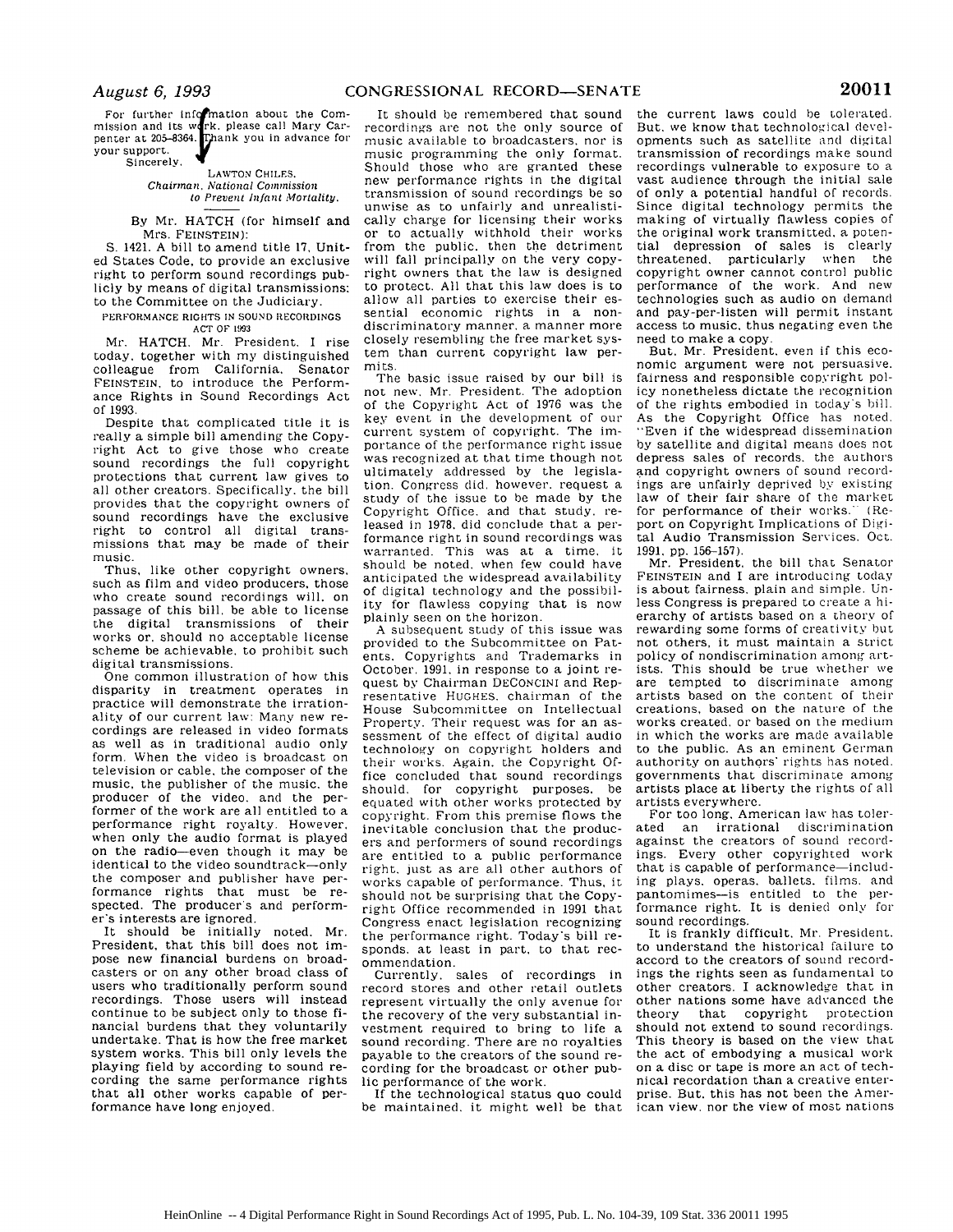with advanced copyright systems.

**20012**

 $\bullet$ 

Since 1971. Congress has clearly recognized sound recordings as works entitled to copyright on an equal basis with all other works.<br>Thus, the joint authors of sound re-

cordings—those who produce them and those who perform on them-must be seen as authors fully entitled to those rights of reproduction, distribution. adaptation, and public performance that all other authors enjoy. It is, I believe, no longer possible to deny the true creative work of the producers of sound recordings. While few are so well known as their stage and film counterparts, there are significant exceptions. In the field of operatic recording alone,<br>one could cite legendary figures such as Walter Legge. Richard Mohr, or John Culshaw. As the New Grove Dictionary of Opera states with reference to the latter's landmark Wagner re- cordings of the 1950's. "Mr. Culshaw's great achievement was to develop the concept of opera recording as an art form distinct from live performance." (Vol. I. p. 1026: Macmillan Press, 1992). The events referred to occurred over 30 years ago, yet American law still fails fully to recognize the sound recording as an art form entitled to the full range of copyright protections enjoyed by live performances.

Similarly, the unique creative input of the performing artist as a joint au- thor cannot be casually discounted as a proper subject of copyright protection. It has been said that the recording industry was almost single-handedly launched by the public demand for one performer's renditions of works largely in the public domain. Indeed. Enrico Caruso's recordings from the early years of this century are almost all still in print today. To take a more contemporary example, it could be noted that Willie Nelson authored a country music standard when he composed "Crazy." a song he has also re- corded. But. Patsy Cline made the song a classic, by her inimitable performance of it.

It should be carefully noted, Mr. President. that today's bill is. frankly. compromise legislation. It does not seek to create a full performance right in sound recordings, a right that would extend to the more common analog mode of recording. Also, the digital right that the bill does create is limited to digital transmissions. Other public performances of digital recordings are still exempted from the public performance right that the bill would create.

I believe that these major limitations on the rights that we seek to create today will limit as mush as possible the dislocations and alterations of prevailing contractual arrangements in the music and broadcasting industries. I am sure I speak for Senator FEIN-STEIN as well when I say that we are open to the consideration of additional

 $\ddot{\phantom{a}}$ 

means of ensuring that this bill does not have unintended consequences for other copyright owners, be they song-<br>writers, music publishers, broadwriters, music publishers, casters, or others.

Mr. President, while today's bill is landmark legislation, it should also be noted that the bill only proposes to give the creators of sound recordings something approaching the minimum rights that more than 60 countries already give their creators. In so doing, the legislation should also have extremely beneficial consequences in the international sphere by strengthening America's bargaining position as it continues to campaign for strong levels of protection for all forms of intellectual property and by allowing American copyright owners to access foreign royalty pools that currently deny distributions of performance royalties to American creators due to the lack of a reciprocal right in the United States.

The absence of a performance right has long hindered efforts of U.S. trade negotiators as they work to address matters such as the Uruguay Round of the General Agreement on Tariffs and Trade [GATT] and the current efforts of the World Intellectual Property Organization to develop a new instrument to settle the rights of producers and performers of sound recordings. In each instance, U.S. negotiators are faced with the argument from our trading partners that the United States cannot expect other countries to provide increased protection when U.S. law is itself inadequate.

Furthermore. in many countries that do provide performance rights for<br>sound recordings, there is often a refusal to share any collected royalties with American artists and record companies for the public performance of<br>their recordings in those foreign countries. This is based on the argument that these rights should be recognized<br>only on a reciprocal basis. For so long as foreign artists receive no royalties for the public performance of their works in the United States. American artists will continue to receive no royalties for the performance of American works in those foreign countries that insist on reciprocity.

The royalty pools we are talking about here, Mr. President, are in fact. considerable. The Recording Industry Association of America has estimated that in 1992 American recording artists and musicians were excluded from royalty pools that distributed performance royalties in excess of S120 million. It is likely that this figure has increased in

recent years and will continue to grow.<br>The insistence of certain foreign na-<br>tions on reciprocity of rights as a condition to the receipt of performance royalties is inconsistent with the fundamental obligation of those nations to provide national treatment under the Berne Convention on the Protection of Literacy and Artistic Property or under the Rome Convention for the Protection of Performers. Producers of Phonograms. and Broadcasting Organizations. It is nonetheless an economic fact of life that seriously disadvantages American producers and performers and therefore must be dealt with. If passed, the Performance Rights in<br>Sound Recordings Act should provide Americans who are entitled to royalties from foreign performances the right to recover those funds. Thus, the direct economic benefits to be derived from the legislation are considerable.

Before concluding, Mr. President, I would like to express my personal gratitude to the U.S. Copyright Office. its head, Ralph Oman, and its professional staff for their contributions over many years in raising the visibility of this issue and in educating all of us who follow copyright issues as to the subtleties of this complex area of the law. The leadership shown by the Copyright Office on this issue should be a model for all government agencies on how they can best serve the Congress in the development of legislation in specialized and complex areas of the law.

I would also like to thank my colleague from California, Senator FEIN-**STEIN,** for joining me in introducing this important legislation and for drawing our attention to the significant economic consequences involved. I look forward to a detailed investigation of the subjects addressed by the bill.

Also, credit for leadership on this issue should be paid to Representative BILL **HUGHES.** chairman of the Subcommittee on Intellectual Property and Judicial Administration, who. together with Representative HOWARD BERMAN, has previously introduced similar legislation in the House of Representatives. I look forward to working with each of them as we attempt to secure passage of this important measure.

Mrs. FEINSTEIN. Mr. President, I rise today, along with the distinguished ranking member of the Judiciary Committee, Senator HATCH of Utah, to introduce the Performance Rights in Sound Recordings Act of 1993. The bill will-for the first time-grant full copyright protection to the owners of sound recordings so that they may control and legitimately profit from the digital transmission of their music.

More than 60 countries around the globe extend similar rights to producers and their artists, and have for many years. The extension of that right to American artists and companies is hardly a radical or unexamined concept. Indeed, the U.S. Copyright Office has recommended since 1978 that a performance right in sound recordings be granted in all public performances, not just digital transmissions, and recently reiterated the urgency of the need for such reform created by the advent of digital audio technology. It's time to heed this expert call.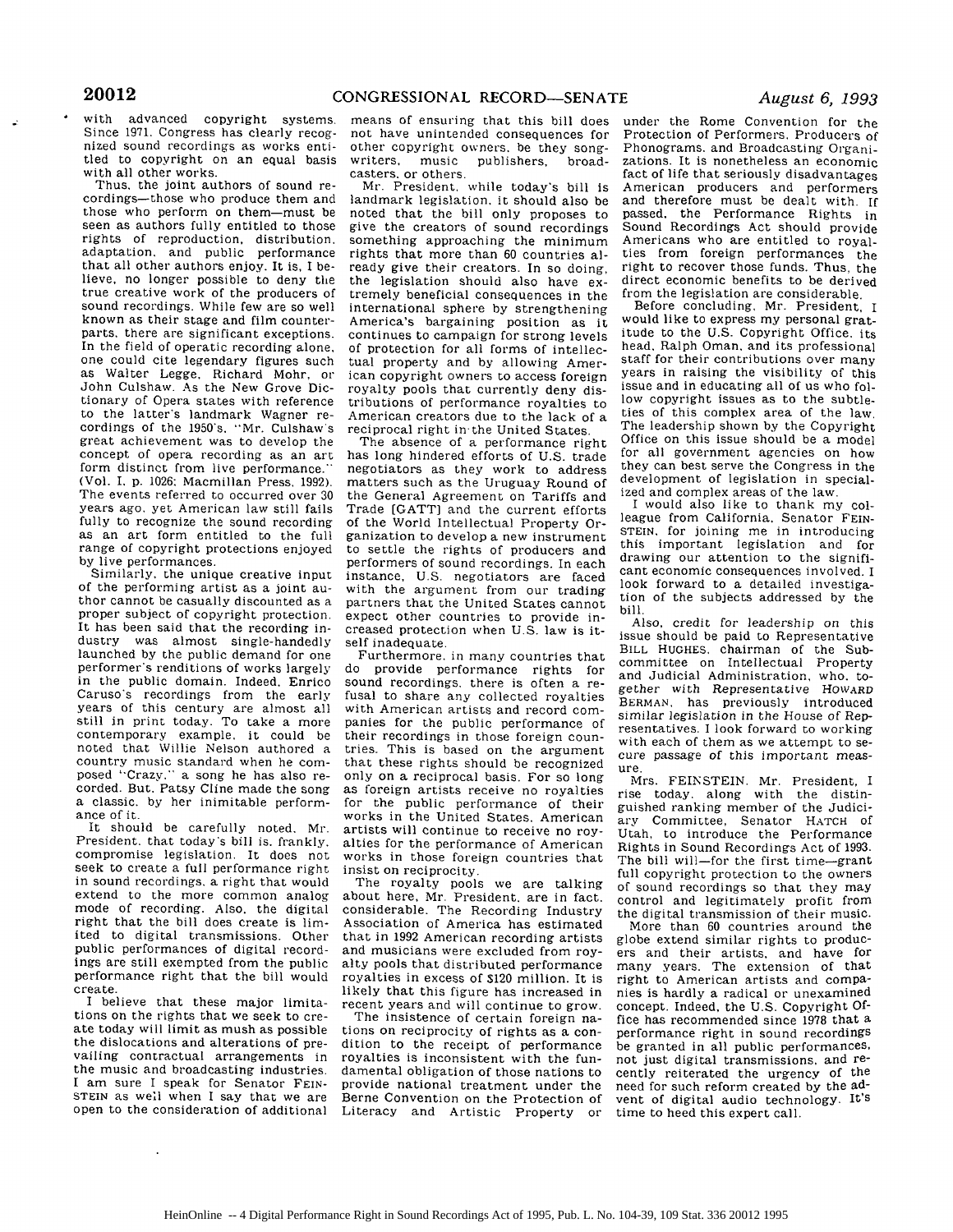-Before pursuing this issue further, I want to thank Senator HATCH for suggesting that he and I collaborate in redressing what, for many years, has been an imbalance in the level of copyright protection afforded to parties in the music industry. I commend him for his concern, and look forward very much to collaborating with him. as well as with Chairman DECONCINI. on this and other intellectual property legislation in this Congress.

I also want to thank my colleagues in the other Chamber, Representative BILL HUGHES, chairman of the House<br>Judiciary Committee's Intellectual Committee's Intellectual Property Subcommittee, and Representative HOWARD BERMAN. my good friend from California, for their leadership in introducing an almost identical bill in the House of Representatives<br>just a few weeks ago.

This bill is about equity, economics.<br>and the need to expedite resolution of a complex issue. Without it, the owners of sound recordings will continue to be the only class of copyright holders without the full panoply of rights con-<br>veyed under long-standing copyright law. That inequity will not be cor-<br>rected unless and until this legislation is passed.

Specifically, copyright owners of every other type of copyrighted workmovies, books, magazines, advertising. and artwork, for example-enjoy the exclusive right to authorize the public performance of their copyrighted work. Sound recordings, and the artists and companies that make them. however. have no such performance right.

Technical though it may be, this is more than an academic distinction. For decades artists and recording companies have had no ability to control. or profit from. the performance of their product-sound recordings.<br>When a song is played on the radio

or, as is increasingly the case, over a new digital audio cable service, the artist who sings the song, the musicians and backup singers, and the record company whose investment<br>made the recording possible have no legal right to control or to receive compensation for this public performance of their work. In that sense, they are treated very differently from songwriters and music publishers, who do receive compensation each and every time that the very same song is performed publicly over the radio.

ated a real need to correct that disparity in copyright law and, thus, for this legislation. Compact discs so faithfully reproduce original recordings that the sound quality from an ordinary radio now surpasses that of far more expensive stereo equipment marketed just a few years ago. Impressive as that is. the real revolution has come in the kind of signal that the consumer can now listen to at home. Ordinary-or analog-radio signals are waves and, as

such, they vary in strength and break down over distance. That breakdown diminishes sound quality. The same technology that has given us CD's. however, now allows perfect reproductions of music to be digitized-turned into computer dots and dashes-that can be sent by satellite or over cable<br>TV wires around the globe, and reassembled into concert hall-quality music in our homes.

The bottom line is that digital transmission technology could-and may well-make music recorded on compact disc as obsolete as CD's made the 45's and LP's that we and our children grew up with. That would be a tolerable evolution of the marketplace if artists and record companies were compensated for the use of their sound recordings by the new digital transmission services and by broadcasters who eventually switch over to digital radio. Right now. however, because of skewed copyright law. that's not the way the market works.

New subscription digital audio services are operating in cities, towns, and rural communities across the country. For a modest monthly fee, they deliver multiple channels of CD-quality music to customers in their homes-primarily through subscribers' cable TV wiring. As the market is now configured. these companies need merely go to a local record store, buy a single copy of a compact disc. and transmit it for a fee to tens of thousands-potentially millions-of subscribers. Just two companies already provide such service to more than 200.000 people.

The artists who made the music, and the companies that underwrote its production and promotion. don't see dime of the revenue realized by the digital programmer. And. without a right of cordings. they won't. That's just not fair.

Before concluding. I'd like to emphasize three points concerning this legislation.

First, as the text and our remarks<br>make clear. Senator HATCH and I have no intention in this bill of changing copyright law with respect to the kind of transmission of sound recordings that we have all grown up with. Socalled analog transmissions by broadcasters-even of CD's-categorically will not be affected by this bill.

Second. this legislation is not cast in stone. It is our express intention in introducing it to encourage all of the industries and individuals who will help shape our digital entertainment future to come forward, sit down together and-using this legislation as a baseremedy the imbalance in current law that the bill narrowly seeks to correct. Just as compromise was achieved by the industry in 1990 when the challenge of how to adapt to digital audio tape<br>and recording devices was before us, so we expect compromise to be promptly.

attempted and achieved here. Senator HATCH and I will work closely with Senator DECONCINI to schedule hear-<br>ings on the bill and to assure that, as ultimately considered by the Senate. it represents a fair and meaningful step forward for all concerned.

Third, and finally, it is not our intention that new copyright revenues for artists and recording companies reduce current royalties paid to parties-like music publishers and songwriters-who already possess performance rights in sound recordings of all kinds.

In an effort to assure that no governmental or judicial agency will assume otherwise, the Performance Rights in Sound Recordings Act of 1993-while otherwise identical to the H.R. 2576contains a new section 3 intended to protect the existing rights. It does this in two ways: First. by exempting analog broadcasting-currently the primary source of public performance royalties for songwriters and music publishers: and second. by explicitly stating that royalties paid to sound recording copyright owners should not be taken into account in setting music performance royalty rates.

I am aware. however, that performing rights societies also **are** concerned that, if this legislation is adopted, the exclusive right granted to artists and recording companies could dilute or otherwise interfere with similar rights long held by songwriters and music publishers. While the bill introduced today does not address this issue. I look forward to determining in the course of hearings to be held on this legislation whether additional statutory protection for current rights hold- ers is required. Such hearings, of course, also will provide an opportunity for all other relevant issues to be aired.<br>We are standing at the cusp of an ex-

citing digital era. Technological advance, however, must not come at the expense of American creators of intellectual property. This country's artists, musicians and businesses that bring them to us are truly among our greatest cultural assets. This bill recognizes the important contributions that they make and provides protection for their creative works, both at home and abroad.

I am. once again, very pleased to be working with Senator HATCH-and look forward to working with the music community and other interested parties-to prospectively redress a longstanding imbalance in current copyright law. Both equity and economics demand that we do so in this Congress.

## By Mr. BIN - **MAN** (for himself and Mr. Dollenici):

**S. 1422. A bill to confer jurisdiction** on the U.S. Claim Court with respect to land claims of Pueblo of Isleta Indian Tribe: to the Committee on the Judiciary.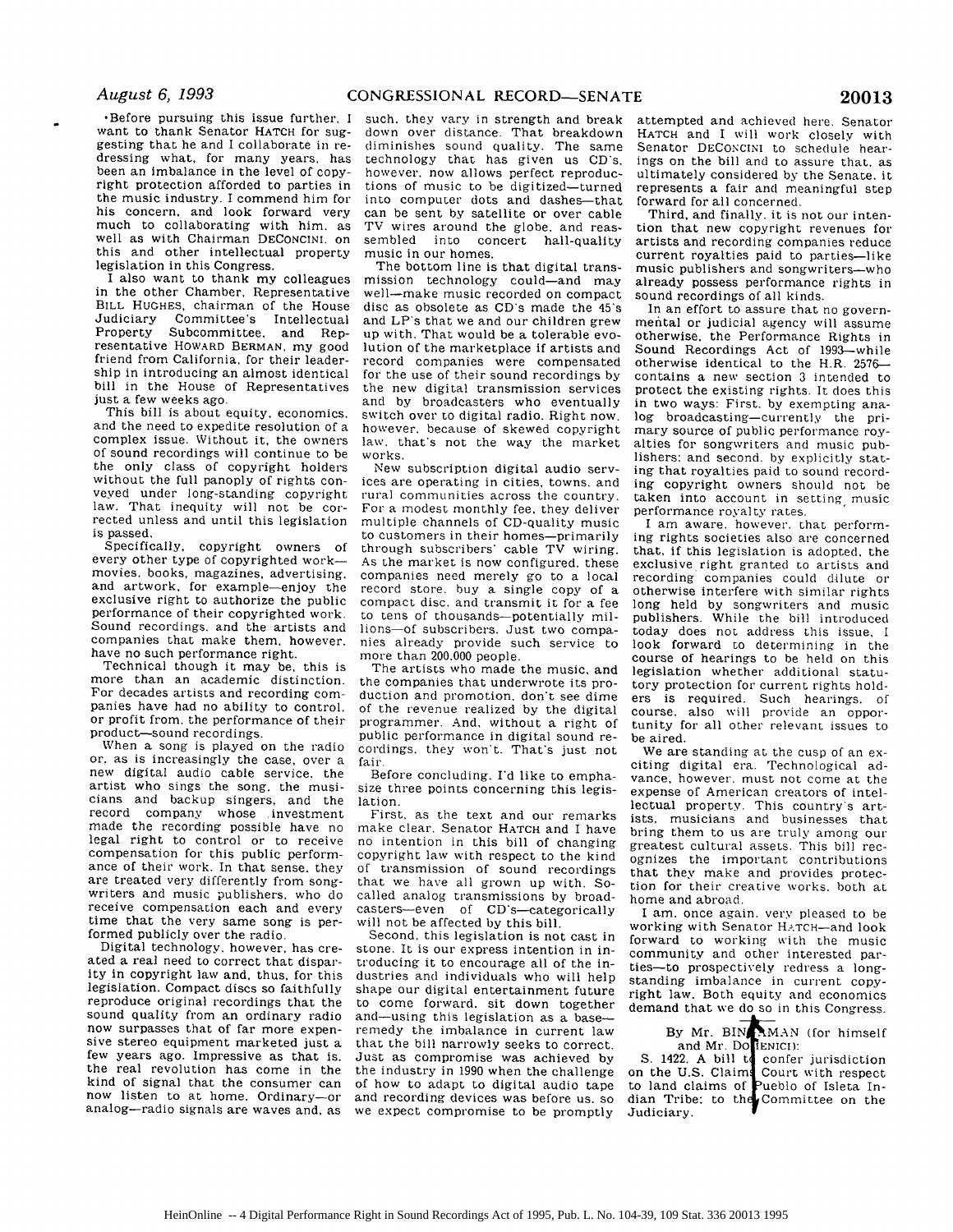$\ddot{\phantom{a}}$ 

 $\sim 10^{-10}$  $\sim 10^6$ 

 $\sim 10^{11}$  $\sim$ 

 $\mathcal{L}^{\text{max}}_{\text{max}}$  and  $\mathcal{L}^{\text{max}}_{\text{max}}$  $\mathcal{L}^{\text{max}}_{\text{max}}$  ,  $\mathcal{L}^{\text{max}}_{\text{max}}$